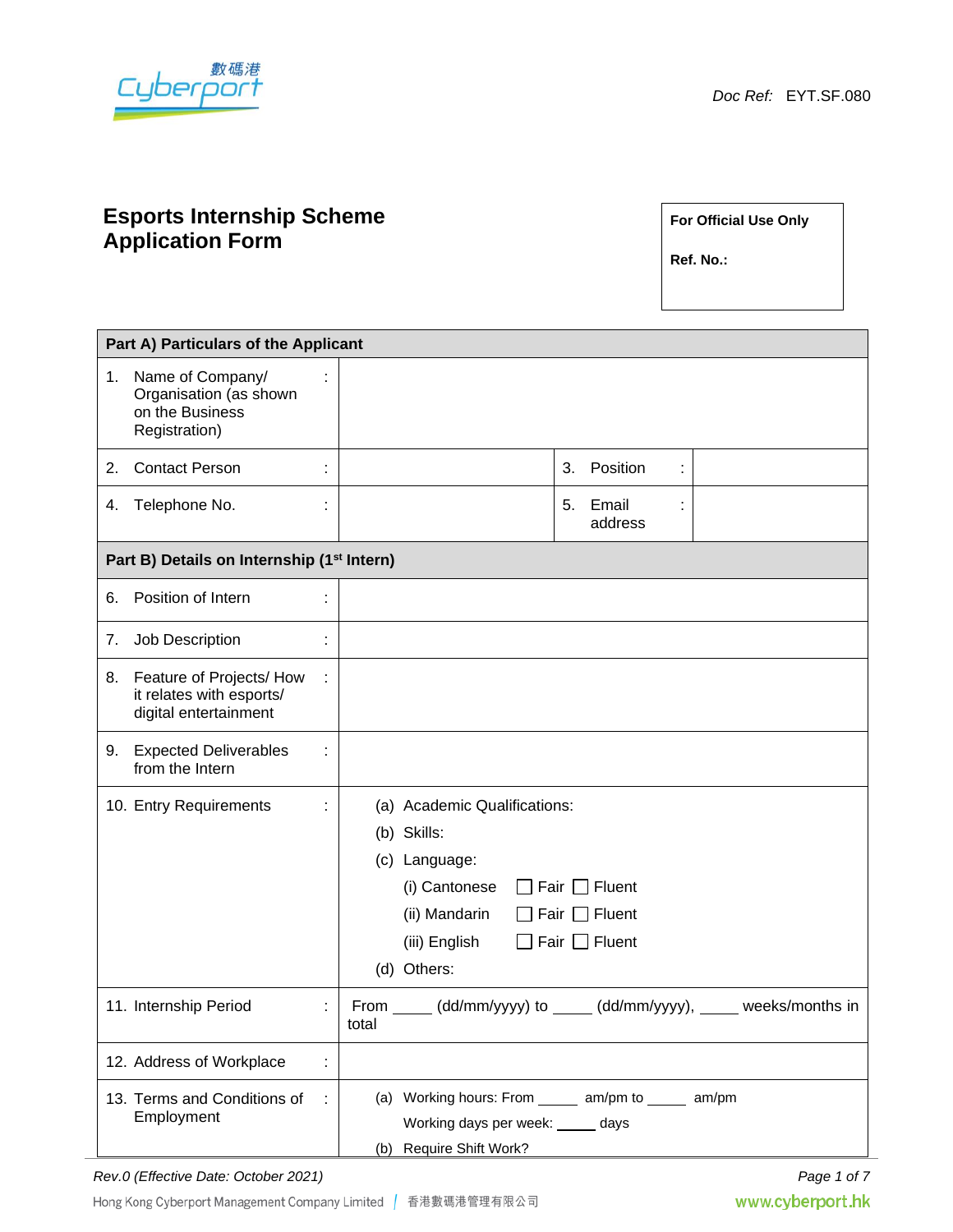

|                                                                                   | □ Yes (Shift hours from _______ To ______ ) □ No<br>(c) Holidays:<br>Public Holidays<br>$\Box$ Statutory Holidays<br>(d) Proposed Salary (subsidy included):<br>(e) Other Benefits of Allowance:                                                                                                    |  |  |
|-----------------------------------------------------------------------------------|-----------------------------------------------------------------------------------------------------------------------------------------------------------------------------------------------------------------------------------------------------------------------------------------------------|--|--|
| 14. Training Objectives                                                           |                                                                                                                                                                                                                                                                                                     |  |  |
| 15. Skills and Knowledge to<br>t<br>be Acquired                                   |                                                                                                                                                                                                                                                                                                     |  |  |
| 16. Type of Training Offered<br>÷                                                 |                                                                                                                                                                                                                                                                                                     |  |  |
| Part C) Details on Internship (2 <sup>nd</sup> Intern)                            |                                                                                                                                                                                                                                                                                                     |  |  |
| 17. Position of Intern<br>t                                                       |                                                                                                                                                                                                                                                                                                     |  |  |
| 18. Job Description<br>÷,                                                         |                                                                                                                                                                                                                                                                                                     |  |  |
| 19. Feature of Projects/ How<br>it relates with esports/<br>digital entertainment |                                                                                                                                                                                                                                                                                                     |  |  |
| 20. Expected Deliverables<br>÷<br>from the Intern                                 |                                                                                                                                                                                                                                                                                                     |  |  |
| 21. Entry Requirements                                                            | (a) Academic Qualifications:<br>(b) Skills:<br>(c) Language:<br>$\Box$ Fluent<br>(i) Cantonese<br>Fair<br>$\Box$ Fluent<br>(ii) Mandarin<br>Fair<br>$\Box$ Fair $\Box$ Fluent<br>(iii) English<br>(d) Others:                                                                                       |  |  |
| 22. Internship Period<br>÷                                                        | From _____ (dd/mm/yyyy) to _____ (dd/mm/yyyy), _____ weeks/months in total                                                                                                                                                                                                                          |  |  |
| 23. Address of Workplace<br>t                                                     |                                                                                                                                                                                                                                                                                                     |  |  |
| 24. Terms and Conditions of<br>÷<br>Employment                                    | (a) Working hours: From ______ am/pm to ______ am/pm<br>Working days per week: _____ days<br>(b) Require Shift Work?<br>□ Yes (Shift hours from <u>_____</u> To ______ )<br>$\Box$ No<br>(c) Holidays:<br>□ Statutory Holidays<br>$\Box$ Public Holidays<br>(d) Proposed Salary (subsidy included): |  |  |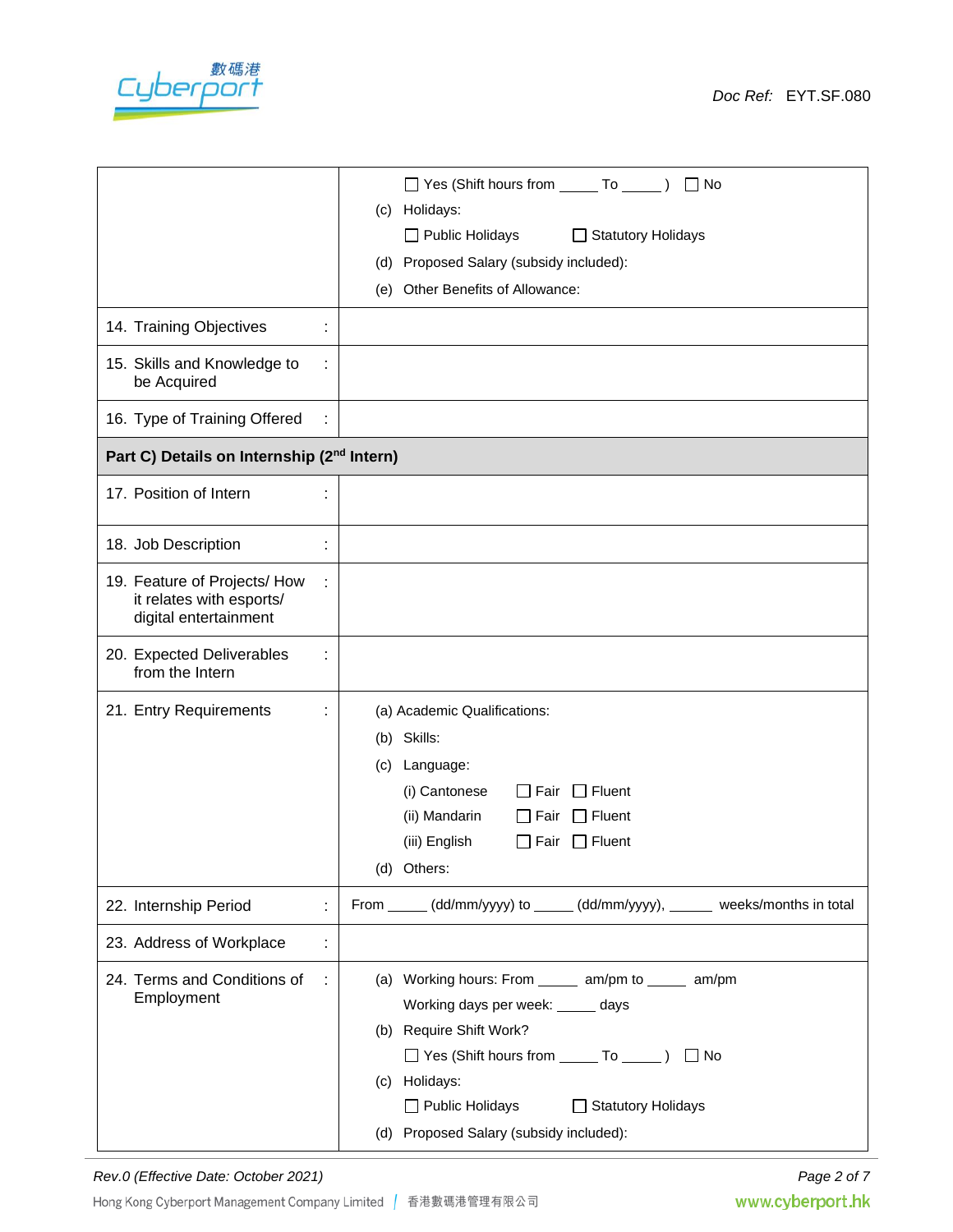

| (e) Other Benefits of Allowance:                                                  |   |                                                                                                                                                                                                                                                                                                                                  |  |  |
|-----------------------------------------------------------------------------------|---|----------------------------------------------------------------------------------------------------------------------------------------------------------------------------------------------------------------------------------------------------------------------------------------------------------------------------------|--|--|
| 25. Training Objectives                                                           |   |                                                                                                                                                                                                                                                                                                                                  |  |  |
| 26. Skills and Knowledge to<br>be Acquired                                        | ÷ |                                                                                                                                                                                                                                                                                                                                  |  |  |
| 27. Type of Training Offered                                                      |   |                                                                                                                                                                                                                                                                                                                                  |  |  |
| Part D) Details on Internship (3rd Intern)                                        |   |                                                                                                                                                                                                                                                                                                                                  |  |  |
| 28. Position of Intern                                                            |   |                                                                                                                                                                                                                                                                                                                                  |  |  |
| 29. Job Description                                                               | ÷ |                                                                                                                                                                                                                                                                                                                                  |  |  |
| 30. Feature of Projects/ How<br>it relates with esports/<br>digital entertainment | ÷ |                                                                                                                                                                                                                                                                                                                                  |  |  |
| 31. Expected Deliverables<br>from the Intern                                      |   |                                                                                                                                                                                                                                                                                                                                  |  |  |
| 32. Entry Requirements                                                            | ÷ | (a) Academic Qualifications:<br>(b) Skills:<br>(c) Language:<br>Fair $\Box$ Fluent<br>(i) Cantonese<br>(ii) Mandarin<br>$\Box$ Fluent<br>Fair  <br>(iii) English<br>$\Box$ Fair $\Box$ Fluent<br>(d) Others:                                                                                                                     |  |  |
| 33. Internship Period                                                             | ÷ | From _____ (dd/mm/yyyy) to _____ (dd/mm/yyyy), _____ weeks/months<br>in total                                                                                                                                                                                                                                                    |  |  |
| 34. Address of Workplace                                                          | ÷ |                                                                                                                                                                                                                                                                                                                                  |  |  |
| 35. Terms and Conditions of<br>Employment                                         | ÷ | (a) Working hours: From _______ am/pm to ______ am/pm<br>Working days per week: _____ days<br>(b) Require Shift Work?<br>□ Yes (Shift hours from <u>To UIT</u> )<br>$\Box$ No<br>Holidays:<br>(c)<br>$\Box$ Public Holidays<br>Statutory Holidays<br>(d) Proposed Salary (subsidy included):<br>(e) Other Benefits of Allowance: |  |  |
| 36. Training Objectives                                                           | ÷ |                                                                                                                                                                                                                                                                                                                                  |  |  |

*Rev.0 (Effective Date: October 2021) Page 3 of 7*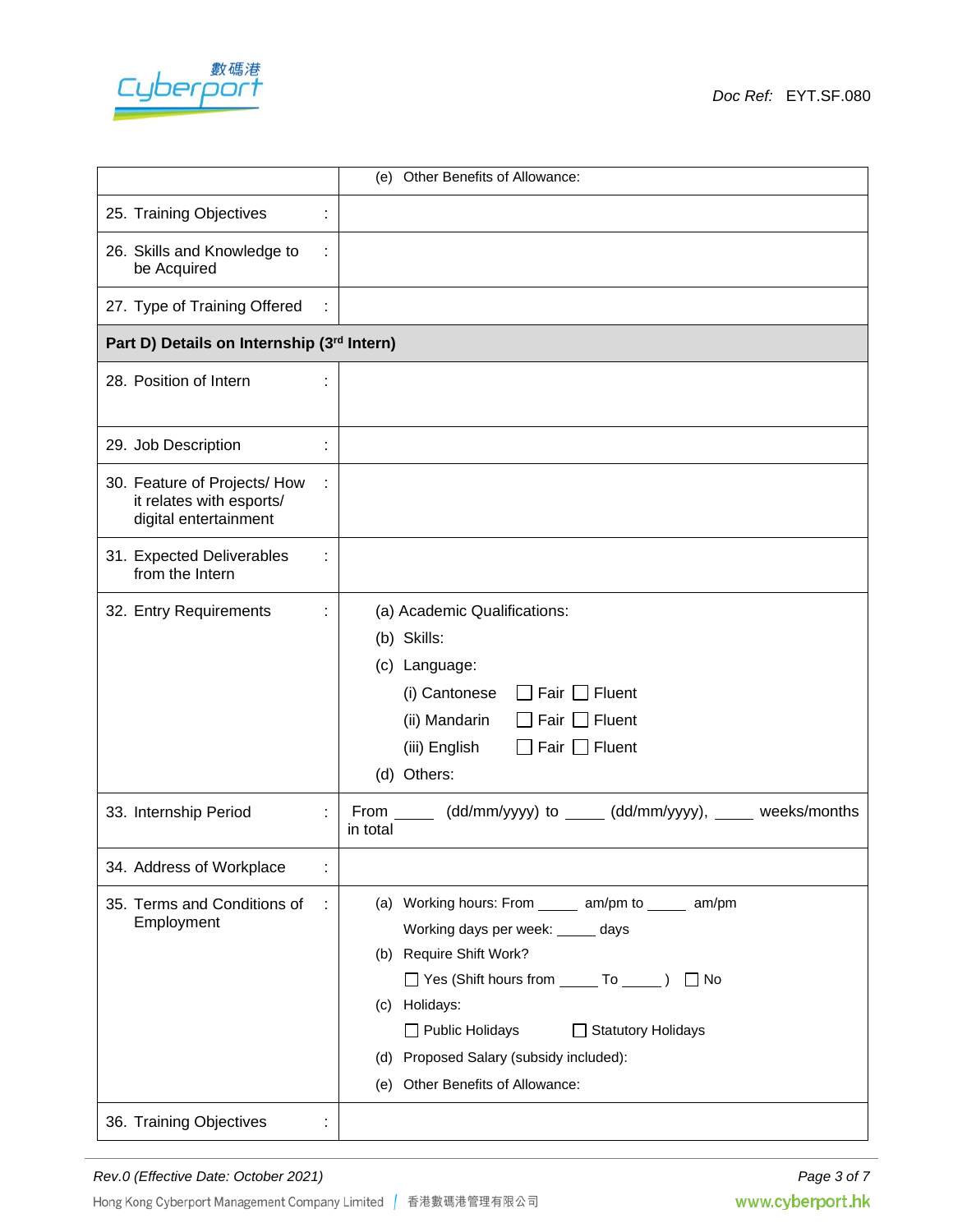

|                                                                                                                                             | 37. Skills and Knowledge to<br>be Acquired                                                                                                                                                                                                                                        |  |  |  |  |
|---------------------------------------------------------------------------------------------------------------------------------------------|-----------------------------------------------------------------------------------------------------------------------------------------------------------------------------------------------------------------------------------------------------------------------------------|--|--|--|--|
|                                                                                                                                             | 38. Type of Training Offered                                                                                                                                                                                                                                                      |  |  |  |  |
| Part E) Agreement                                                                                                                           |                                                                                                                                                                                                                                                                                   |  |  |  |  |
| In case of application being approved, the company will be committed to:                                                                    |                                                                                                                                                                                                                                                                                   |  |  |  |  |
| $\Box$ training and educating the intern                                                                                                    |                                                                                                                                                                                                                                                                                   |  |  |  |  |
|                                                                                                                                             | $\Box$ providing full-time employment opportunity for, or first priority to hire qualified intern                                                                                                                                                                                 |  |  |  |  |
| $\Box$ providing feedback to tertiary institutes/professional academies for e-sports related course<br>review and future course development |                                                                                                                                                                                                                                                                                   |  |  |  |  |
|                                                                                                                                             | $\Box$ participating in industry manpower survey as appropriate, if any                                                                                                                                                                                                           |  |  |  |  |
|                                                                                                                                             | $\Box$ co-developing industry qualification framework and best practices                                                                                                                                                                                                          |  |  |  |  |
|                                                                                                                                             | $\Box$ sharing of knowledge/experience with other industry practitioners                                                                                                                                                                                                          |  |  |  |  |
| <b>Part F) Undertakings</b>                                                                                                                 |                                                                                                                                                                                                                                                                                   |  |  |  |  |
| 1)                                                                                                                                          | In case of application being approved, the company will:                                                                                                                                                                                                                          |  |  |  |  |
|                                                                                                                                             | (a) Ensure that the objectives of the submitted training plan set out in Parts B-E in their applications are<br>fulfilled;                                                                                                                                                        |  |  |  |  |
|                                                                                                                                             | (b) Provide all profiles applied for the intern place offered to the Secretariat for record purpose;                                                                                                                                                                              |  |  |  |  |
|                                                                                                                                             | (c) Keep the Secretariat informed of any changes/ updates of the internship at the earliest convenience;                                                                                                                                                                          |  |  |  |  |
|                                                                                                                                             | (d) Acknowledge the subsidy of the Internship Scheme and the Secretariat in all publicity materials<br>including both printed and online material;                                                                                                                                |  |  |  |  |
|                                                                                                                                             | (e) Attend the review sessions with interns arranged by the Secretariat during and after the internship for<br>the benefits of future programme development and enhancement and submit the Progress Report<br>[EYT.SF.090] shall the internship period be longer than six months; |  |  |  |  |
|                                                                                                                                             | (f) Prepare the review reports in accordance with the prescribed format as [EYT.SF.100] and<br>[EYT.SF.110];                                                                                                                                                                      |  |  |  |  |
|                                                                                                                                             | (g) Submit the statement of accounts with proof of salary disbursement to interns to the Secretariat after<br>the salary disbursement of whole internship period for verification and release of the subsidy; and                                                                 |  |  |  |  |
|                                                                                                                                             | (h) Comply with the employment laws of Hong Kong.                                                                                                                                                                                                                                 |  |  |  |  |
| 2)                                                                                                                                          | The company would make necessary arrangement to release interns to attend suitable off-the-job<br>vocational training courses, including part-time-day-release courses, if necessary.                                                                                             |  |  |  |  |
| 3)                                                                                                                                          | The company would not displace existing staff with trainees during the period of training.                                                                                                                                                                                        |  |  |  |  |
| 4)                                                                                                                                          | The company certifies that all the information provided above is true. The company understood that it is a<br>criminal offence if the company provide false or withhold information in order to obtain the training<br>subsidy.                                                   |  |  |  |  |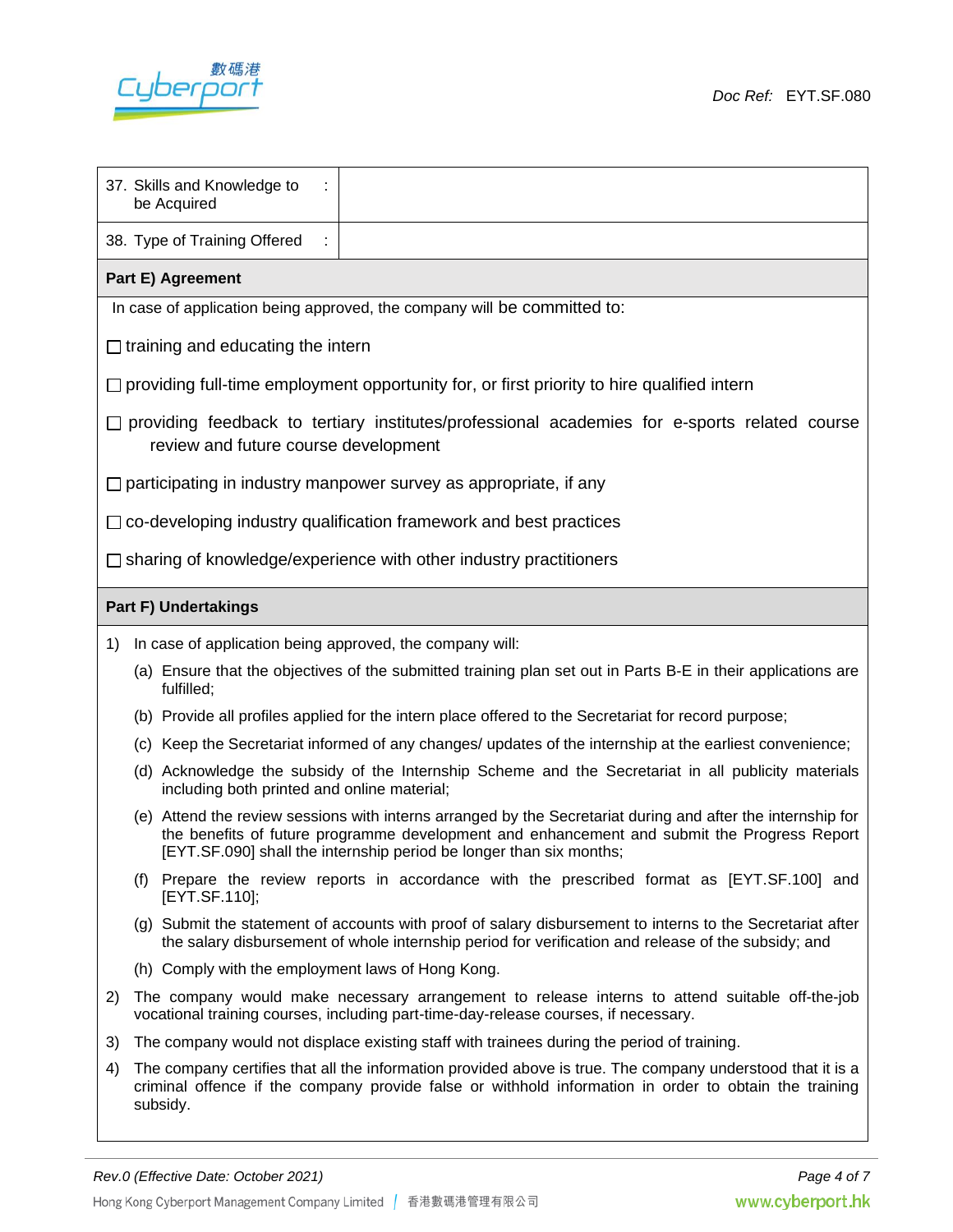

| Name and Position: | Authorised Signature and Company Chop: | Date: |
|--------------------|----------------------------------------|-------|
|                    |                                        |       |

Please return the filled application form by email to [e-sports@cyberport.hk.](mailto:e-sports@cyberport.hk)

### **Part G) Personal Information Collection Statement**

This Personal Information Collection Statement of Hong Kong Cyberport Management Company Limited ("us" or "we") applies to the personal data collected in this Cyberport Esports Internship Scheme ("Personal Data").

Purpose and Use of Your Data

The Personal Data will be used for one or more of the following purposes:

- processing your application;
- communicating with you if we have any/or question and update about your application;
- providing updates, services, products, facilities or activities and matters relating to our administration, management, operation and maintenance;
- designing, reviewing, evaluating and enhancing our services, products, facilities or activities (including conducting research, survey and analysis for those purposes);
- direct marketing (please see "Direct Marketing" section below); and
- handling complaints, legal, safety and security purposes.

It is mandatory to provide the requested personal data, or we will not be able to process your application.

#### Transfer of Your Data

Your Data will not generally be disclosed or transferred to any other party in a form that would identify you, except in the following circumstances:

- If we use third party suppliers or service providers who provide services to support our business operation or facilitate provision of our services, products, facilities or activities, we may provide Your Data to these suppliers or service providers.
- We may disclose Your Data to any governmental or law enforcement agency, judicial body or regulatory authority to whom we are required to make disclosure according to any law, regulation, court order, direction, code or guideline.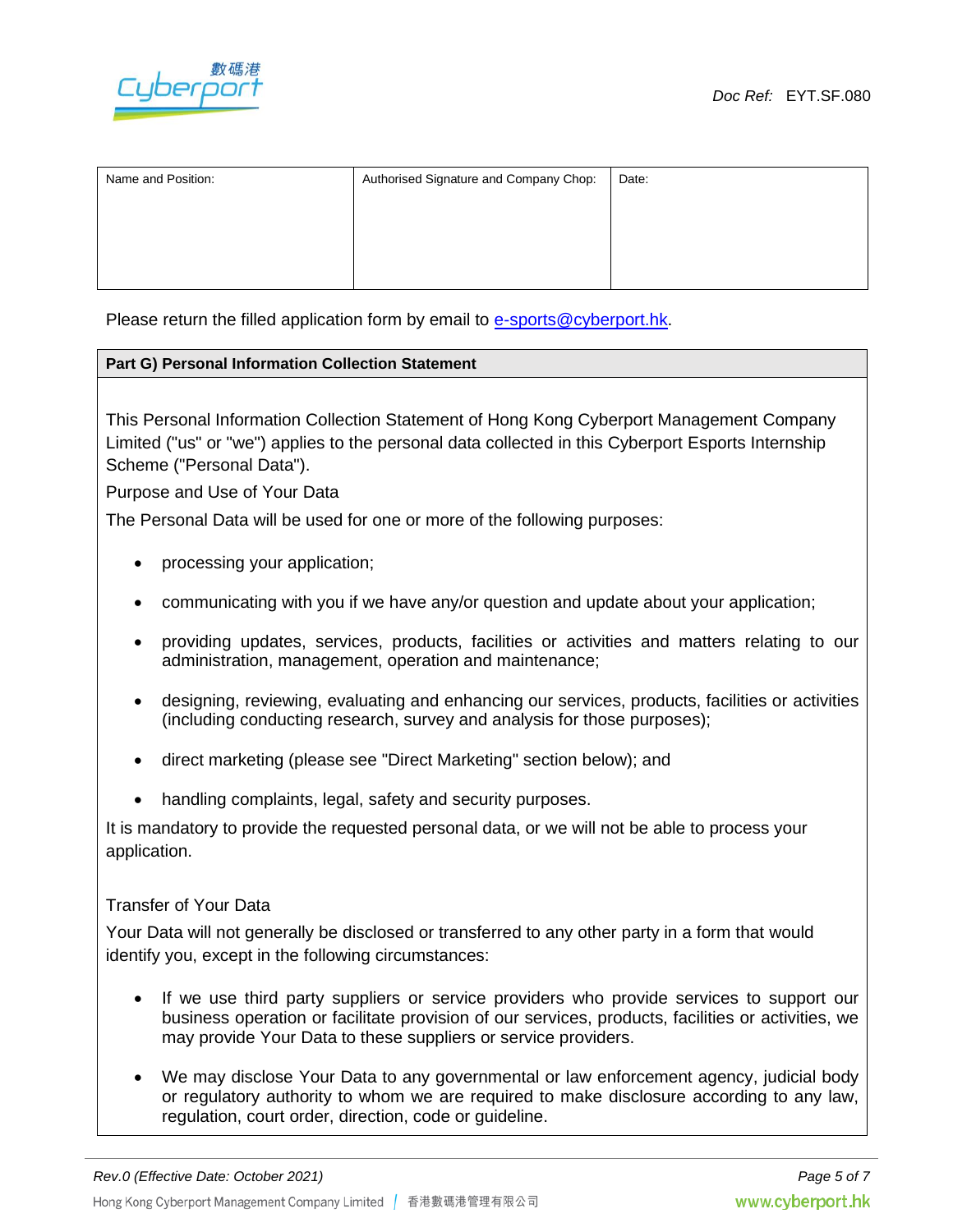

• In addition, Your Data may be accessed by, disclosed or transferred to any person under a duty of confidentiality to us (including our accountants, auditors, legal advisers or other professional advisers) for the purposes described in the "Purpose and Use of Your Data" section above.

As the parties mentioned above may be located outside Hong Kong, Your Data may be transferred out of Hong Kong.

# Direct Marketing

In connection with direct marketing, we intend to use your name and email address tonmarket and promote the services, products, facilities, activities, contests, conferences, lucky draws, events and promotional campaigns from time to time available relating to us or "Cyberport", or shops or merchants or hotel in the "Cyberport" or offered or hosted at "Cyberport" (including consumer goods, food and beverages, books and stationery, children goods and services, fashion and accessories, optical products, watches, jewellery, luxurious goods, personal care, health and beauty products and services, furniture and lifestyle goods, home furnishing and appliances, florists, sports gear and products, electronic products and appliances, banking and financial services, cinemas and theatres, cultural, entertainment facilities and activities, charity activities, leisure activities and performances, gift redemptions and car parking facilities) "Cyberport" means the community or development located at Telegraph Bay, Pokfulam including its offices, centres and arcade.

We cannot use Your Data for direct marketing unless we have received your consent or indication of no objection. You may write to our Data Protection Officer or contact us via the contact information provided in our direct marketing materials to opt out from direct marketing at any time.

### Our Privacy Policy and Practices

Please see our Privacy Policy Statement at http://www.cyberport.hk/en/privacy\_policy for our general policy and practices in respect of our collection and use of personal data.

## Access to and Correction of Your Data

You have the right to request access to, and correction of, Your Data held by us. We may charge a reasonable fee for administering and processing your data access request. If you need to check whether we hold Your Data or if you wish to have access to, correct any of Your Data which is inaccurate, please write via mail to Level 6, Cyberport 2, 100 Cyberport Road, Hong Kong.

This Statement is written in the English language and may be translated into other languages. In the event of any inconsistency between the English version and the translated version of this Statement, the English version shall prevail.